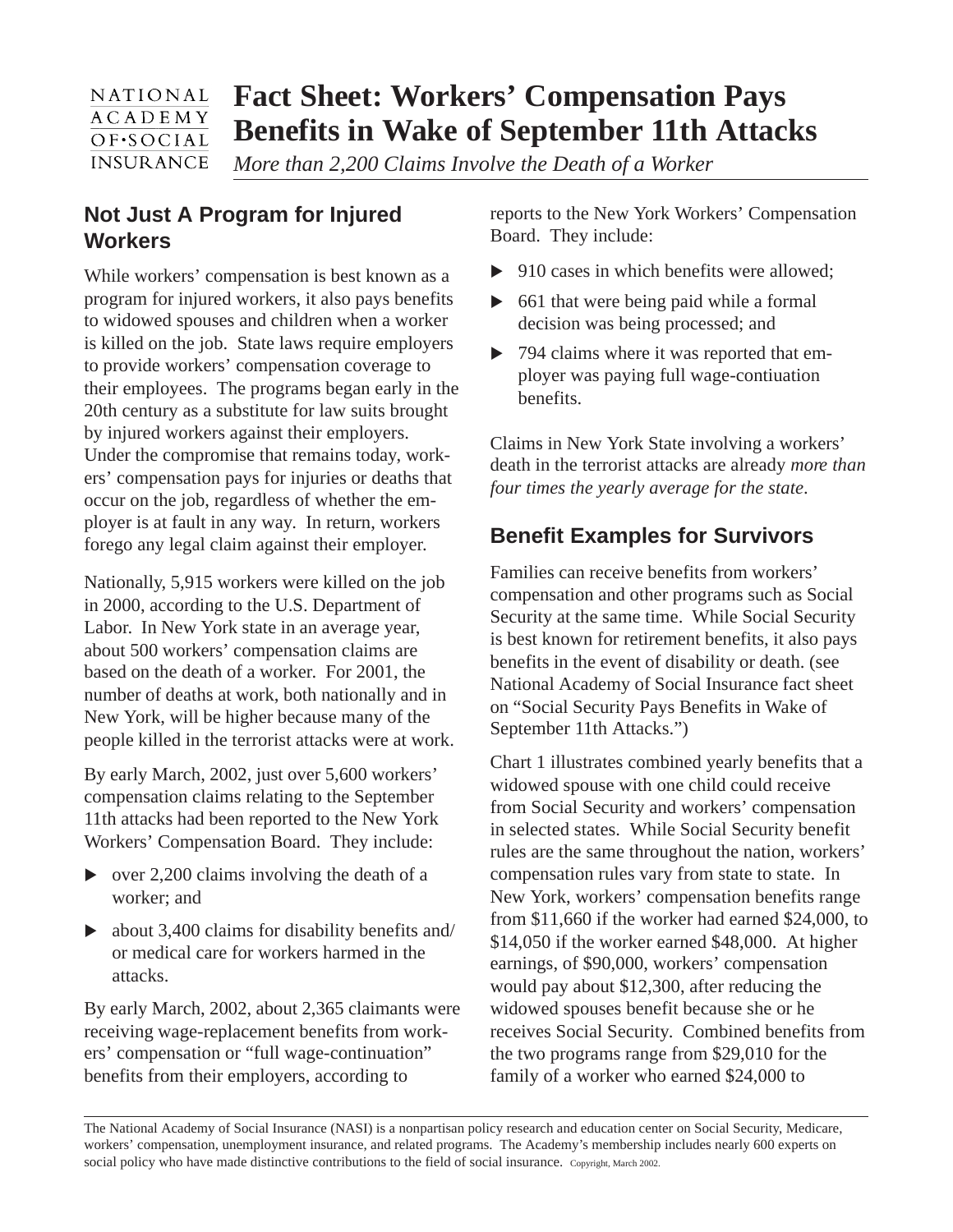\$46,120 for the family of one who had earned \$90,000.

The chart also illustrates combined benefits in other states. In New Jersey, workers' compensation benefits are somewhat higher than in New York, in part because New Jersey has a higher cap on the maximum benefits it will pay (\$591 a week in 2001). Connecticut benefits are higher than in New York or New Jersey, because it pays a larger fraction of the deceased worker's past earnings and has a has a higher cap on the maximum benefit it pays (\$838 a week in 2001).

Determining which state's rules apply for workers' compensation claims can be complex. In most cases, claims can be filed in the state where the injury or death occurred. Some states allow a claim to be filed in a different state if the worker was hired in that state or the work was principally located there. Some claimants may have a choice

to apply in more than one state and then receive benefits under the rules that provide the best benefits in their situation. Regardless of which state's rules apply, the deceased worker's employer, or its insurer, is responsible for paying the family's claim.

### **Conclusion**

In normal times, survivor benefits through workers' compensation get little notice. The vast majority of workers' compensation cases deal with disabilities, both temporary and permanent. However, workers' compensation provides important income support for survivors when unexpected catastrophes hit the nation's workers.

The full report, *Social Insurance for Survivors: Family Benefits from Social Security and Workers' Compensation*, is available free-of-charge from the Academy's website at www.nasi.org or by calling (202) 452-8097.

### **For more information on workers' compensation benefits in the wake of the September 11th terrorist attacks:**

#### **John Burton**

Professor School of Management and Labor Relations Rutgers University phone: (908) 753-2254 e-mail: jfburton@rci.rutgers.edu

### **Daniel Mont**

Workers' Compensation Project Director National Academy of Social Insurance phone: (202) 452-8097 e-mail: danmont@nasi.org

#### **Virginia Reno**

Vice President for Research National Academy of Social Insurance phone: (202) 452-8097 e-mail: vreno@nasi.org website: www.nasi.org

#### **Robert Snashall**

Chairmain New York State Workers' Compensation Board phone: (518) 474-6670

#### **Jon Sullivan**

Director of Public Information New York Workers' Compensation Board phone: (518) 474-6670